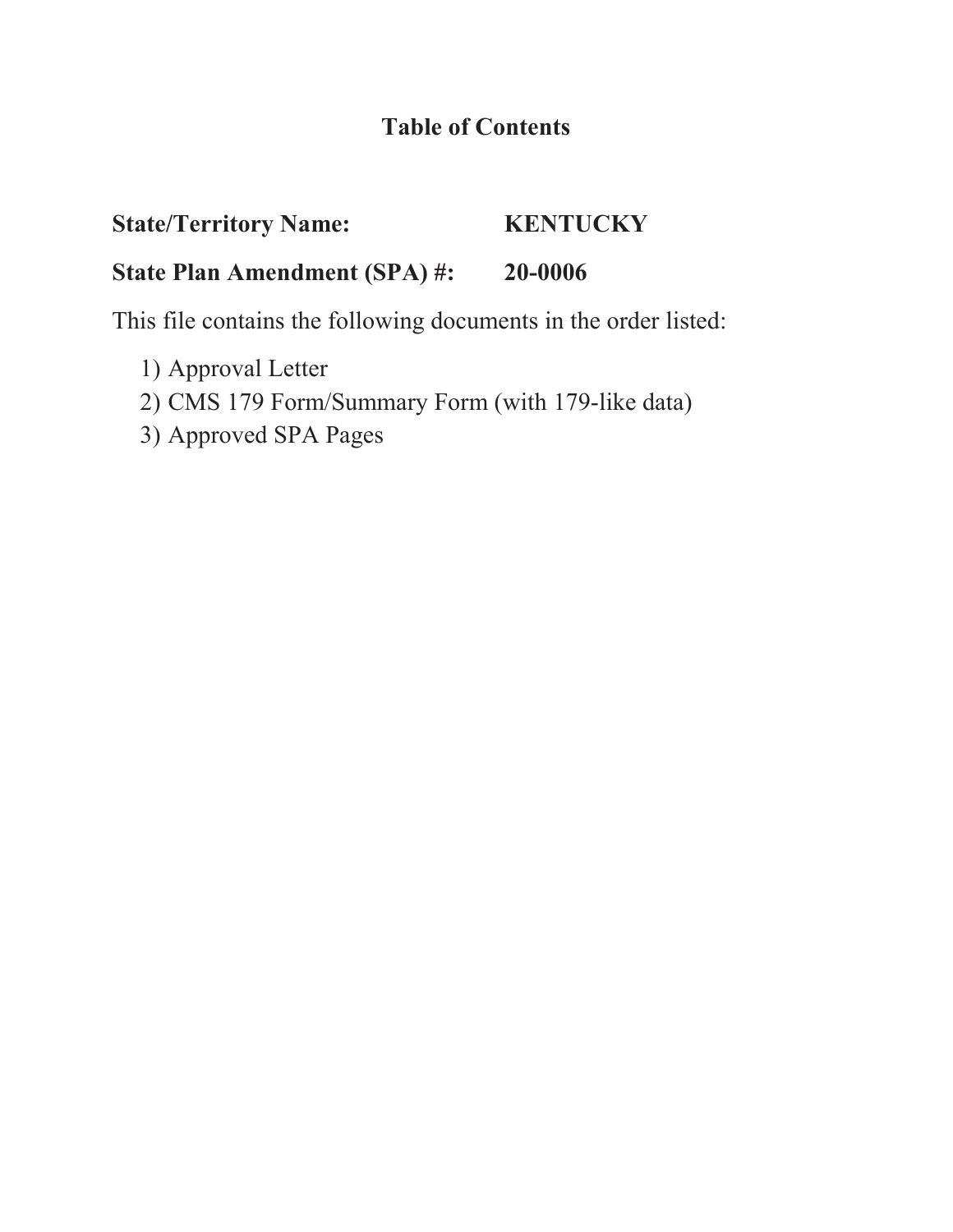DEPARTMENT OF HEALTH & HUMAN SERVICES Centers for Medicare & Medicaid Services 7500 Security Boulevard, Mail Stop S2-26-12 Baltimore, Maryland 21244-1850



April 29, 2020

Lisa D. Lee Commissioner Cabinet for Health and Family Services Department for Medicaid Services 275 East Main Street 6W-A Frankfort, KY 40621

Re: Kentucky State Plan Amendment (SPA) 20-006

Dear Ms. Lee

We have reviewed the proposed amendment to add section 7.4 Medicaid Disaster Relief for the COVID-19 National Emergency to your Medicaid state plan, as submitted under transmittal number (TN) KY 20-0006. This amendment proposes to implement temporary policies, which are different from those policies and procedures otherwise applied under your Medicaid state plan, during the period of the Presidential and Secretarial emergency declarations related to the COVID-19 outbreak (or any renewals thereof).

On March 13, 2020, the President of the United States issued a proclamation that the COVID-19 outbreak in the United States constitutes a national emergency by the authorities vested in him by the Constitution and the laws of the United States, including sections 201 and 301 of the National Emergencies Act (50 U.S.C. 1601 *et seq*.), and consistent with section 1135 of the Social Security Act (Act). On March 13, 2020, pursuant to section 1135(b) of the Act, the Secretary of the United States Department of Health and Human Services invoked his authority to waive or modify certain requirements of titles XVIII, XIX, and XXI of the Act as a result of the consequences of the COVID-19 pandemic, to the extent necessary, as determined by the Centers for Medicare & Medicaid Services (CMS), to ensure that sufficient health care items and services are available to meet the needs of individuals enrolled in the respective programs and to ensure that health care providers that furnish such items and services in good faith, but are unable to comply with one or more of such requirements as a result of the COVID-19 pandemic, may be reimbursed for such items and services and exempted from sanctions for such noncompliance, absent any determination of fraud or abuse. This authority took effect as of 6PM Eastern Standard Time on March 15, 2020, with a retroactive effective date of March 1, 2020. The emergency period will terminate, and this state plan provision will no longer be in effect, upon termination of the public health emergency, including any extensions.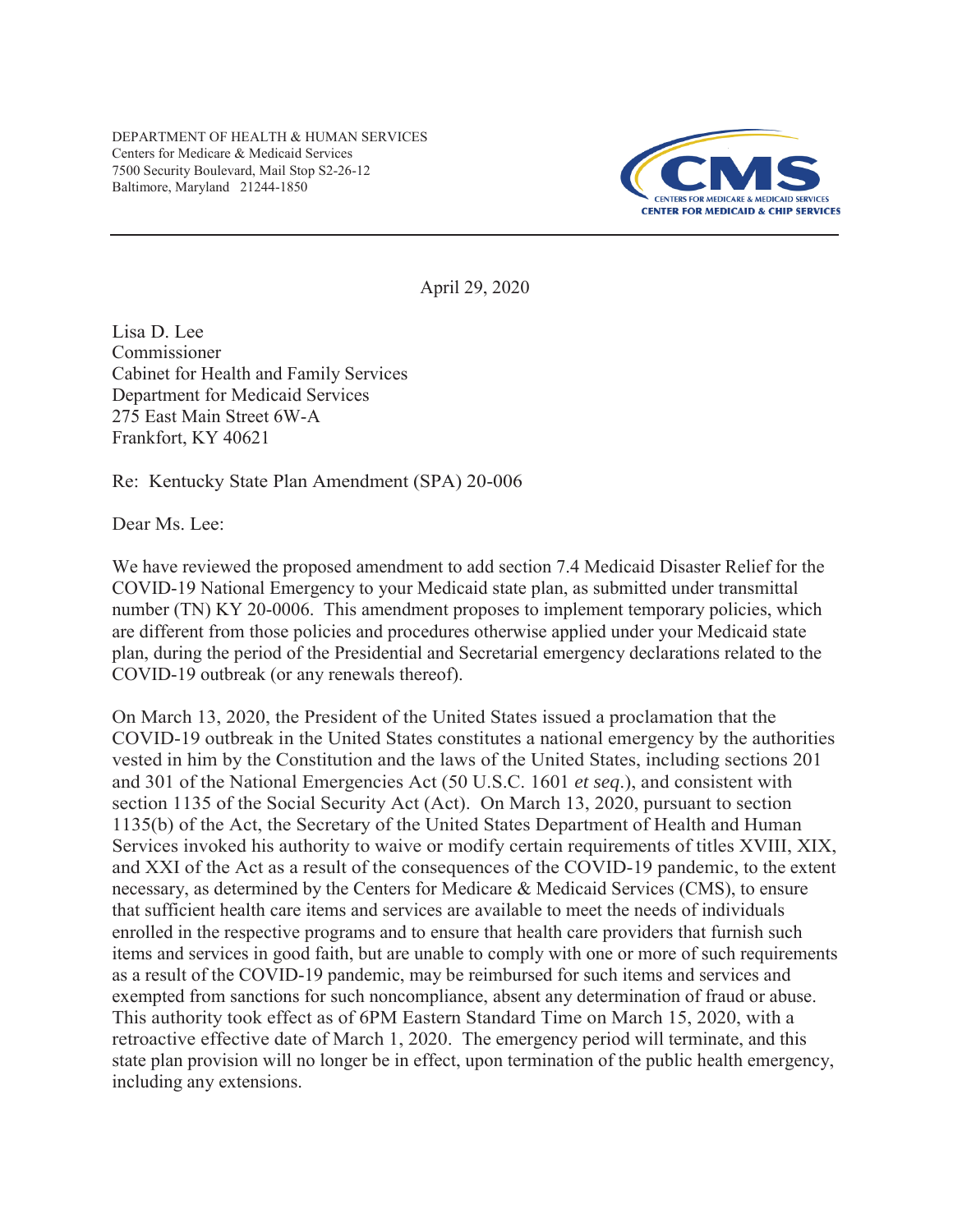The State of Kentucky requested a waiver of public notice requirements applicable to the state plan amendment (SPA) submission process. Public notice for SPAs is required under 42 C.F.R §447.205 for changes in statewide methods and standards for setting Medicaid payment rates, 42 C.F.R. §447.57 for changes to premiums and cost sharing, and 42 C.F.R. §440.386 for changes to ABPs. These requirements help to ensure that the affected public has reasonable opportunity to comment on these SPAs. CMS recognizes that during this public health emergency, Illinois must act expeditiously to protect and serve the general public. Therefore, under sections  $1135(b)(1)(C)$  and  $1135(b)(5)$  of the Act, CMS is approving the state's request to waive these notice requirements applicable to this SPA.

We conducted our review of your submittal according to the statutory requirements at section 1902(a) of the Act and implementing regulations. This letter is to inform you that Kentucky's Medicaid SPA Transmittal Number 20-0006 is approved effective April 1, 2020.

Enclosed is a copy of the CMS-179 summary form and the approved state plan pages.

Please contact Keri Toback at (312) 353-1754 or by email at keri.toback@cms.hhs.gov if you have any questions about this approval. We appreciate the efforts of you and your staff in responding to the needs of the residents of the State of Kentucky and the health care community.

Sincerely,

Anne M. Costello -S  $\frac{\text{Date: }2020~04.29}{16:48~01~04'00'}$ 

Digitally signed by Anne M. Costello -S

Anne Marie Costello Deputy Director Center for Medicaid & CHIP Services

Enclosures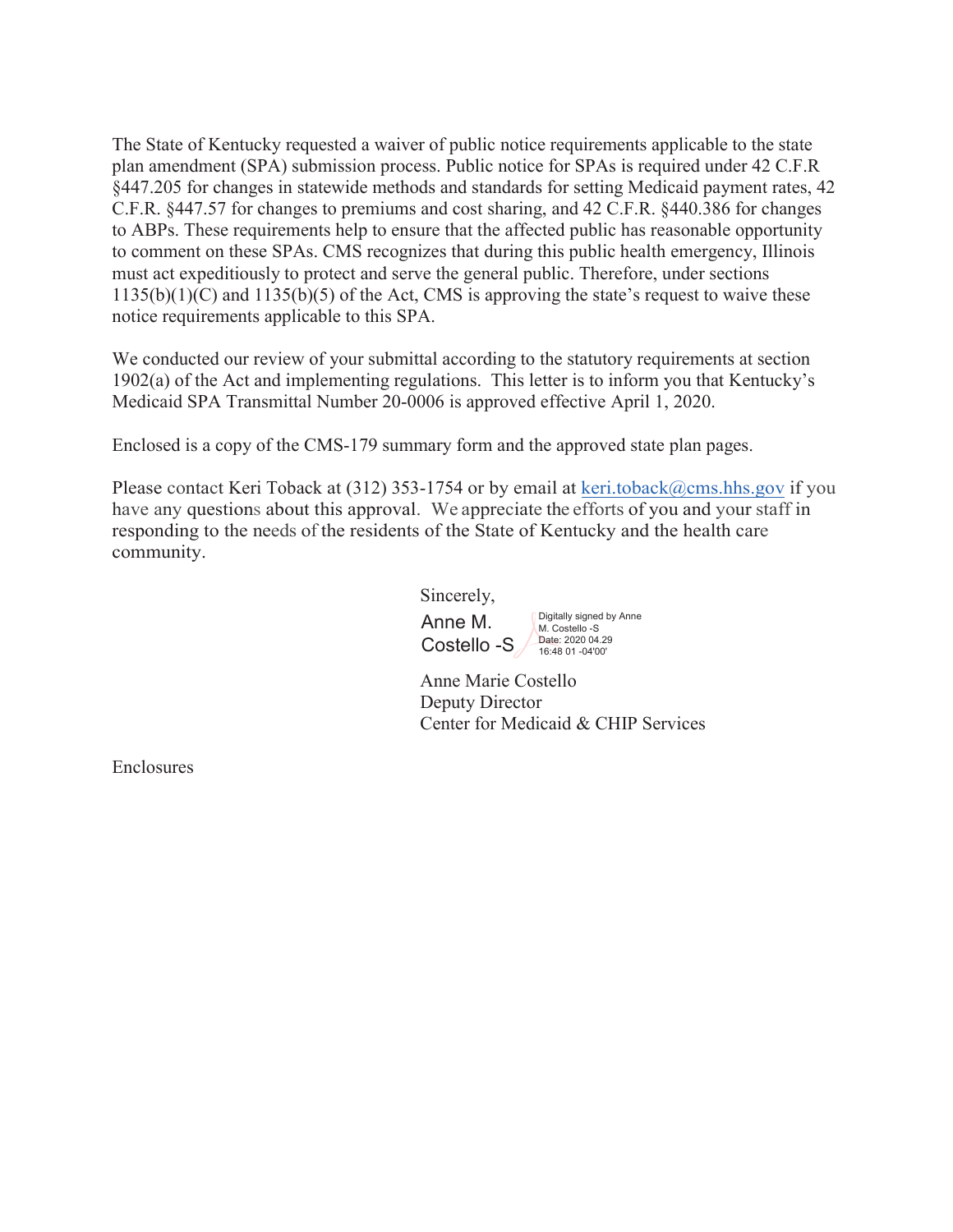| CENTERS FOR MEDICARE & MEDICAID SERVICES                                                                                                                                                                                                                                                                                                                                   |                                                                                                                                                          |  |  |  |
|----------------------------------------------------------------------------------------------------------------------------------------------------------------------------------------------------------------------------------------------------------------------------------------------------------------------------------------------------------------------------|----------------------------------------------------------------------------------------------------------------------------------------------------------|--|--|--|
| <b>TRANSMITTAL AND NOTICE OF APPROVAL OF</b><br><b>STATE PLAN MATERIAL</b><br><b>FOR: CENTERS FOR MEDICARE &amp; MEDICAID SERVICES</b>                                                                                                                                                                                                                                     | 1. TRANSMITTAL NUMBER<br>2. STATE<br><b>KENTUCKY</b><br>$-0$ 0 6<br>2 0<br>3. PROGRAM IDENTIFICATION: TITLE XIX OF THE SOCIAL<br>SECURITY ACT (MEDICAID) |  |  |  |
| TO: REGIONAL ADMINISTRATOR<br>CENTERS FOR MEDICARE & MEDICAID SERVICES<br>DEPARTMENT OF HEALTH AND HUMAN SERVICES                                                                                                                                                                                                                                                          | 4. PROPOSED EFFECTIVE DATE<br>4/1/2020                                                                                                                   |  |  |  |
| 5. TYPE OF PLAN MATERIAL (Check One)<br>NEW STATE PLAN<br>AMENDMENT TO BE CONSIDERED AS NEW PLAN                                                                                                                                                                                                                                                                           | AMENDMENT                                                                                                                                                |  |  |  |
| COMPLETE BLOCKS 6 THRU 10 IF THIS IS AN AMENDMENT (Separate transmittal for each amendment)                                                                                                                                                                                                                                                                                |                                                                                                                                                          |  |  |  |
| 6. FEDERAL STATUTE/REGULATION CITATION<br>Title XIX of the Social Security Act                                                                                                                                                                                                                                                                                             | 7. FEDERAL BUDGET IMPACT<br>\$ 208,395,789 *<br>a. FFY 2020 *<br>\$<br>b. FFY_                                                                           |  |  |  |
| 8. PAGE NUMBER OF THE PLAN SECTION OR ATTACHMENT<br><b>Emergency Template</b>                                                                                                                                                                                                                                                                                              | 9. PAGE NUMBER OF THE SUPERSEDED PLAN SECTION<br>OR ATTACHMENT (If Applicable)<br>Same                                                                   |  |  |  |
| 10. SUBJECT OF AMENDMENT<br>The purpose of this SPA is to allow LTC facilities to receive enhanced funding for COVID 19 patients and<br>increase hold days from 14 - 30 day. Also allow hospitals to claims for administrative days during COVID19<br>11. GOVERNOR'S REVIEW (Check One)<br>GOVERNOR'S OFFICE REPORTED NO COMMENT<br>COMMENTS OF GOVERNOR'S OFFICE ENCLOSED | OTHER, AS SPECIFIED                                                                                                                                      |  |  |  |
| NO REPLY RECEIVED WITHIN 45 DAYS OF SUBMITTAL<br>12. SIGNATURE OF STATE AGENCY OFFICIAL<br>13. TYPED NAME<br>Lisa D. Lee                                                                                                                                                                                                                                                   | 16. RETURN TO                                                                                                                                            |  |  |  |
| 14. TITLE<br>Commissioner                                                                                                                                                                                                                                                                                                                                                  |                                                                                                                                                          |  |  |  |
| 15. DATE SUBMITTED<br>4/22/2020                                                                                                                                                                                                                                                                                                                                            |                                                                                                                                                          |  |  |  |
| FOR REGIONAL OFFICE USE ONLY                                                                                                                                                                                                                                                                                                                                               |                                                                                                                                                          |  |  |  |
| 17. DATE RECEIVED<br><b>APRIL 22, 2020</b>                                                                                                                                                                                                                                                                                                                                 | 18. DATE APPROVED<br><b>APRIL 29, 2020</b>                                                                                                               |  |  |  |
| PLAN APPROVED - ONE COPY ATTACHED                                                                                                                                                                                                                                                                                                                                          |                                                                                                                                                          |  |  |  |
| 19. EFFECTIVE DATE OF APPROVED MATERIAL<br><b>APRIL 01, 2020</b>                                                                                                                                                                                                                                                                                                           | 20. SIGNATURE OF REGIONAL OFFICIAL<br>Anne M. Costello -S Digitally signed by Anne M. Costello -S                                                        |  |  |  |
| 21. TYPED NAME<br><b>Anne Marie Costello</b>                                                                                                                                                                                                                                                                                                                               | 22. TITLE Deputy Director<br><b>CMCS</b>                                                                                                                 |  |  |  |
| 23. REMARKS                                                                                                                                                                                                                                                                                                                                                                |                                                                                                                                                          |  |  |  |

\* pen and ink change per state approval on 4.24.20.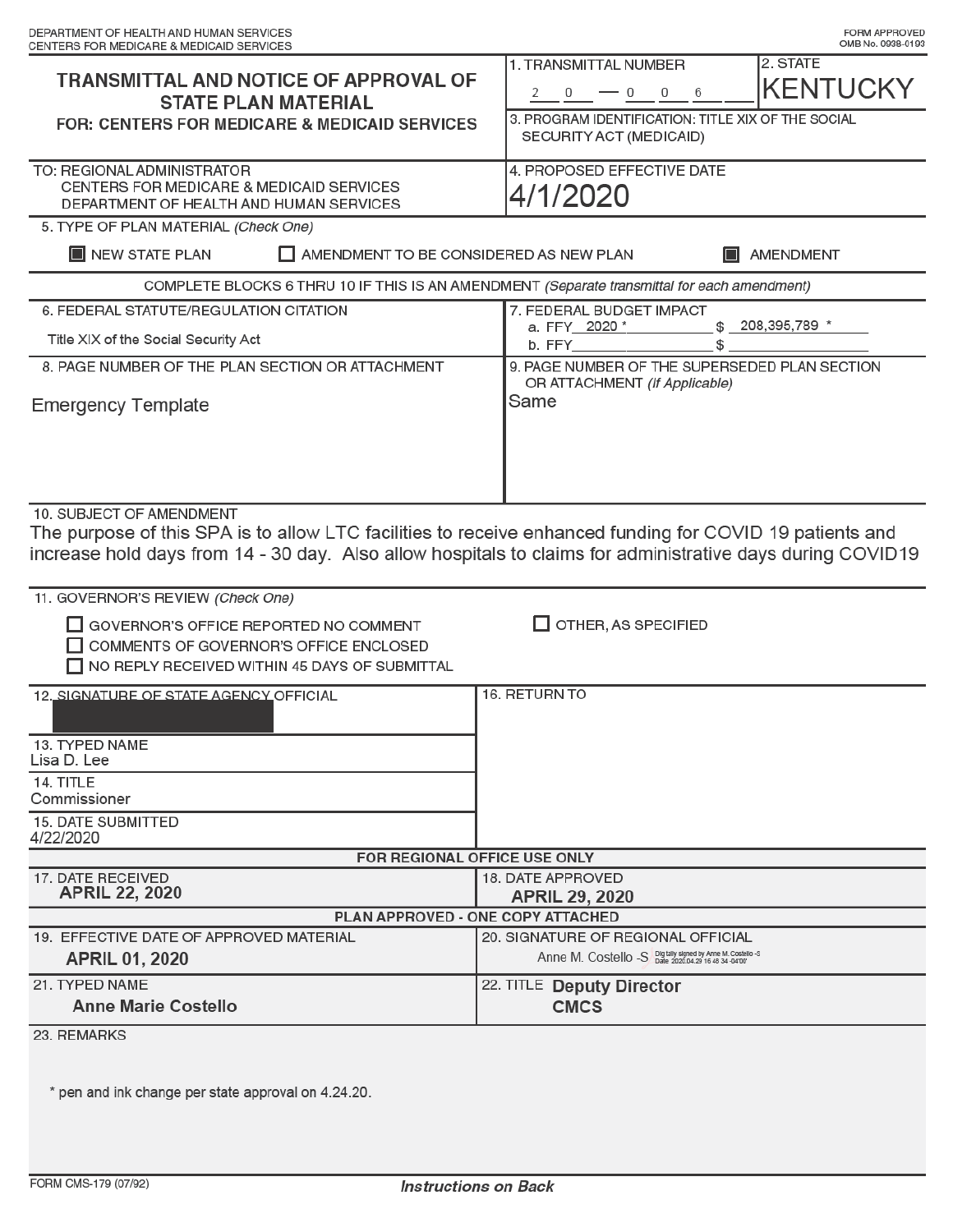## **Section 7 – General Provisions 7.4. Medicaid Disaster Relief for the COVID-19 National Emergency**

On March 13, 2020, the President of the United States issued a proclamation that the COVID-19 outbreak in the United States constitutes a national emergency by the authorities vested in him by the Constitution and the laws of the United States, including sections 201 and 301 of the National Emergencies Act (50 U.S.C. 1601 et seq.), and consistent with section 1135 of the Social Security Act (Act). On March 13, 2020, pursuant to section 1135(b) of the Act, the Secretary of the United States Department of Health and Human Services invoked his authority to waive or modify certain requirements of titles XVIII, XIX, and XXI of the Act as a result of the consequences COVID-19 pandemic, to the extent necessary, as determined by the Centers for Medicare & Medicaid Services (CMS), to ensure that sufficient health care items and services are available to meet the needs of individuals enrolled in the respective programs and to ensure that health care providers that furnish such items and services in good faith, but are unable to comply with one or more of such requirements as a result of the COVID-19 pandemic, may be reimbursed for such items and services and exempted from sanctions for such noncompliance, absent any determination of fraud or abuse. This authority took effect as of 6PM Eastern Standard Time on March 15, 2020, with a retroactive effective date of March 1, 2020. The emergency period will terminate, and waivers will no longer be available, upon termination of the public health emergency, including any extensions.

The State Medicaid agency (agency) seeks to implement the policies and procedures described below, which are different than the policies and procedures otherwise applied under the Medicaid state plan, during the period of the Presidential and Secretarial emergency declarations related to the COVID-19 outbreak (or any renewals thereof), or for any shorter period described below:

*Describe shorter period here.* 

NOTE: States may not elect a period longer than the Presidential or Secretarial emergency declaration (or any renewal thereof). States may not propose changes on this template that restrict or limit payment, services, or eligibility, or otherwise burden beneficiaries and providers.

### **Request for Waivers under Section 1135**

x The agency seeks the following under section 1135(b)(1)(C) and/or section 1135(b)(5) of the Act:

- a. SPA submission requirements the agency requests modification of the requirement to submit the SPA by March 31, 2020, to obtain a SPA effective date during the first calendar quarter of 2020, pursuant to 42 CFR 430.20.
- b.  $\quad x$  Public notice requirements the agency requests waiver of public notice requirements that would otherwise be applicable to this SPA submission. These requirements may include those specified in 42 CFR 440.386 (Alternative Benefit Plans), 42 CFR 447.57(c) (premiums and cost sharing), and 42 CFR 447.205 (public notice of changes in statewide methods and standards for setting payment rates).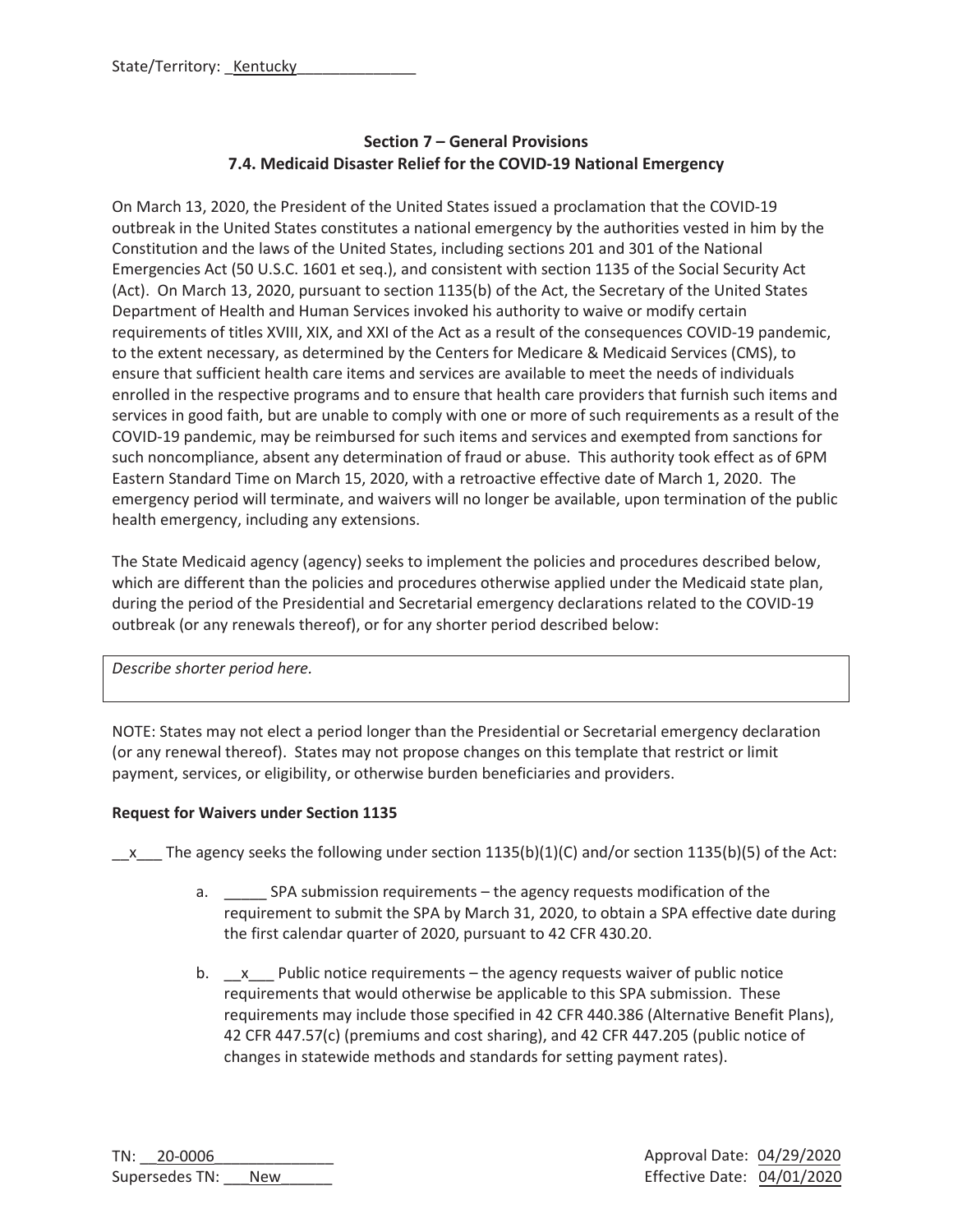c. \_\_\_\_\_ Tribal consultation requirements – the agency requests modification of tribal consultation timelines specified in [insert name of state] Medicaid state plan, as described below:

*Please describe the modifications to the timeline.* 

#### **Section A – Eligibility**

1. \_\_\_\_\_ The agency furnishes medical assistance to the following optional groups of individuals described in section 1902(a)(10)(A)(ii) or 1902(a)(10)(c) of the Act. This may include the new optional group described at section 1902(a)(10)(A)(ii)(XXIII) and 1902(ss) of the Act providing coverage for uninsured individuals.

*Include name of the optional eligibility group and applicable income and resource standard.* 

- 2. The agency furnishes medical assistance to the following populations of individuals described in section 1902(a)(10)(A)(ii)(XX) of the Act and 42 CFR 435.218:
	- a. \_\_\_\_\_ All individuals who are described in section 1905(a)(10)(A)(ii)(XX)

Income standard:

-or-

b. \_\_\_\_ Individuals described in the following categorical populations in section 1905(a) of the Act:

Income standard: \_\_\_\_\_\_\_\_\_\_\_\_\_

3. \_\_\_\_\_ The agency applies less restrictive financial methodologies to individuals excepted from financial methodologies based on modified adjusted gross income (MAGI) as follows.

Less restrictive income methodologies: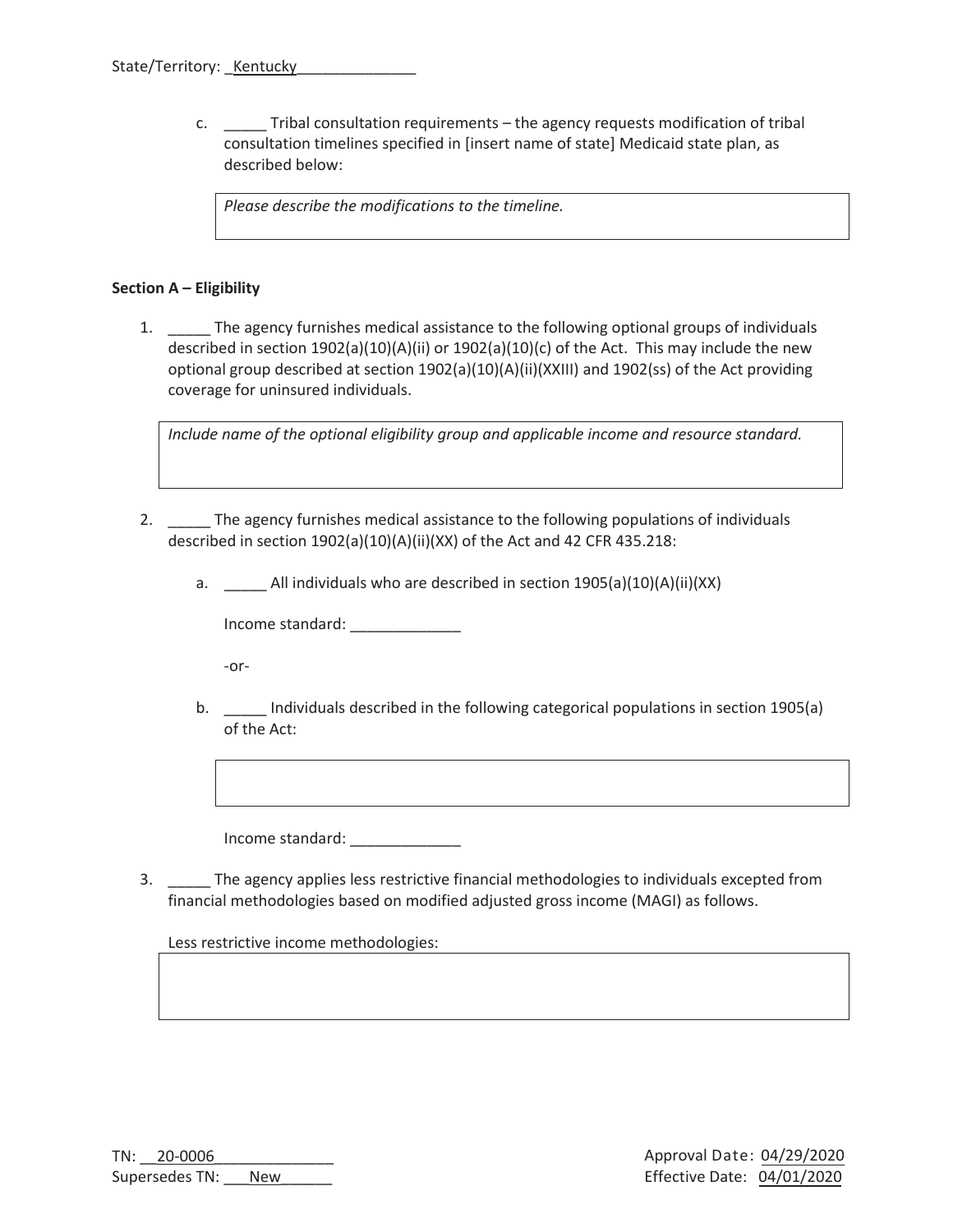Less restrictive resource methodologies:

- 4. The agency considers individuals who are evacuated from the state, who leave the state for medical reasons related to the disaster or public health emergency, or who are otherwise absent from the state due to the disaster or public health emergency and who intend to return to the state, to continue to be residents of the state under 42 CFR 435.403(j)(3).
- 5. \_\_\_\_\_ The agency provides Medicaid coverage to the following individuals living in the state, who are non-residents:
- 6. \_\_\_\_\_ The agency provides for an extension of the reasonable opportunity period for noncitizens declaring to be in a satisfactory immigration status, if the non-citizen is making a good faith effort to resolve any inconsistences or obtain any necessary documentation, or the agency is unable to complete the verification process within the 90-day reasonable opportunity period due to the disaster or public health emergency.

#### **Section B – Enrollment**

1. \_\_\_\_\_ The agency elects to allow hospitals to make presumptive eligibility determinations for the following additional state plan populations, or for populations in an approved section 1115 demonstration, in accordance with section 1902(a)(47)(B) of the Act and 42 CFR 435.1110, provided that the agency has determined that the hospital is capable of making such determinations.

*Please describe the applicable eligibility groups/populations and any changes to reasonable limitations, performance standards or other factors.* 

2. The agency designates itself as a qualified entity for purposes of making presumptive eligibility determinations described below in accordance with sections 1920, 1920A, 1920B, and 1920C of the Act and 42 CFR Part 435 Subpart L.

*Please describe any limitations related to the populations included or the number of allowable PE periods.*

TN: 20-0006 Supersedes TN: New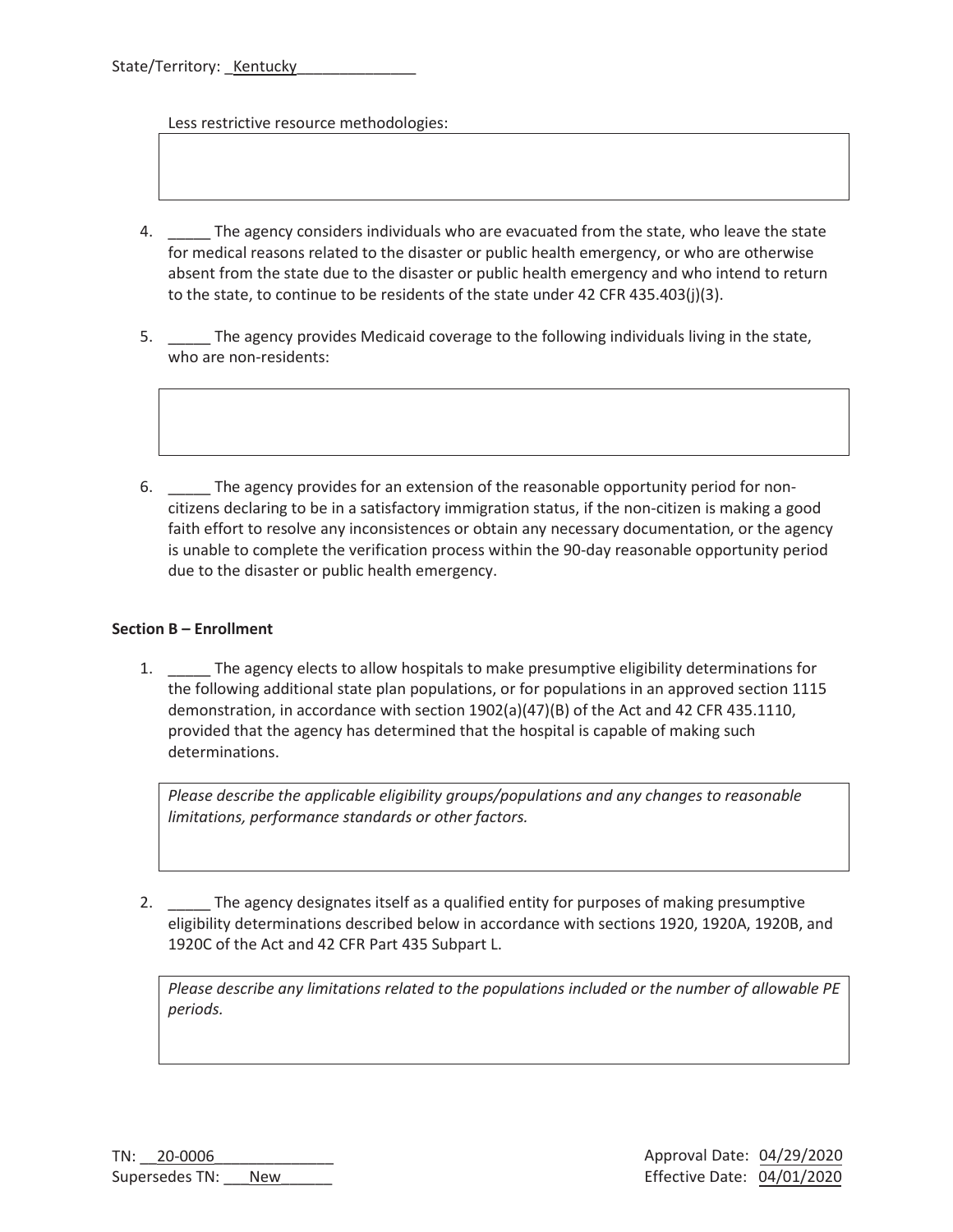3. \_\_\_\_\_ The agency designates the following entities as qualified entities for purposes of making presumptive eligibility determinations or adds additional populations as described below in accordance with sections 1920, 1920A, 1920B, and 1920C of the Act and 42 CFR Part 435 Subpart L. Indicate if any designated entities are permitted to make presumptive eligibility determinations only for specified populations.

*Please describe the designated entities or additional populations and any limitations related to the specified populations or number of allowable PE periods.* 

- 4. \_\_\_\_\_ The agency adopts a total of \_\_\_\_\_ months (not to exceed 12 months) continuous eligibility for children under age enter age \_\_\_\_\_ (not to exceed age 19) regardless of changes in circumstances in accordance with section 1902(e)(12) of the Act and 42 CFR 435.926.
- 5. \_\_\_\_\_ The agency conducts redeterminations of eligibility for individuals excepted from MAGIbased financial methodologies under 42 CFR 435.603(j) once every months (not to exceed 12 months) in accordance with 42 CFR 435.916(b).
- 6. \_\_\_\_\_ The agency uses the following simplified application(s) to support enrollment in affected areas or for affected individuals (a copy of the simplified application(s) has been submitted to CMS).
	- a. \_\_\_\_\_ The agency uses a simplified paper application.
	- b. \_\_\_\_\_ The agency uses a simplified online application.
	- c. The simplified paper or online application is made available for use in call-centers or other telephone applications in affected areas.

#### **Section C – Premiums and Cost Sharing**

1. \_\_\_\_\_ The agency suspends deductibles, copayments, coinsurance, and other cost sharing charges as follows:

*Please describe whether the state suspends all cost sharing or suspends only specified deductibles, copayments, coinsurance, or other cost sharing charges for specified items and services or for specified eligibility groups consistent with 42 CFR 447.52(d) or for specified income levels consistent with 42 CFR 447.52(g).* 

- 2. \_\_\_\_\_ The agency suspends enrollment fees, premiums and similar charges for:
	- a. All beneficiaries
	- b. \_\_\_\_\_ The following eligibility groups or categorical populations: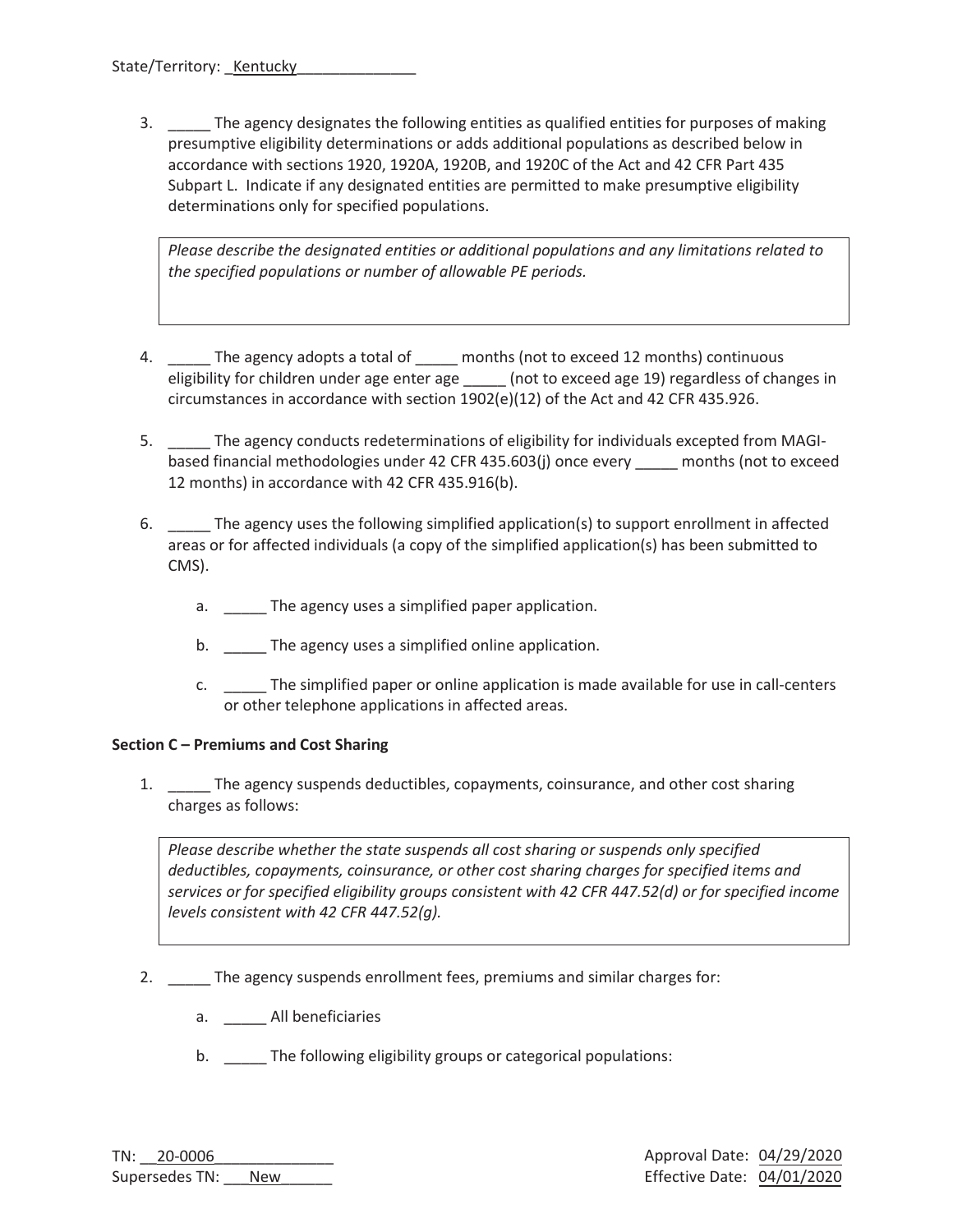*Please list the applicable eligibility groups or populations.* 

3. \_\_\_\_\_ The agency allows waiver of payment of the enrollment fee, premiums and similar charges for undue hardship.

*Please specify the standard(s) and/or criteria that the state will use to determine undue hardship.* 

#### **Section D – Benefits**

*Benefits:* 

- 1. \_\_\_\_\_ The agency adds the following optional benefits in its state plan (include service descriptions, provider qualifications, and limitations on amount, duration or scope of the benefit):
- 2. \_\_\_\_\_ The agency makes the following adjustments to benefits currently covered in the state plan:
- 3. \_\_\_\_\_ The agency assures that newly added benefits or adjustments to benefits comply with all applicable statutory requirements, including the statewideness requirements found at 1902(a)(1), comparability requirements found at 1902(a)(10)(B), and free choice of provider requirements found at 1902(a)(23).
- 4. \_\_\_\_\_ Application to Alternative Benefit Plans (ABP). The state adheres to all ABP provisions in 42 CFR Part 440, Subpart C. This section only applies to states that have an approved ABP(s).
	- a. \_\_\_\_\_ The agency assures that these newly added and/or adjusted benefits will be made available to individuals receiving services under ABPs.
	- b. \_\_\_\_\_ Individuals receiving services under ABPs will not receive these newly added and/or adjusted benefits, or will only receive the following subset:

*Please describe.*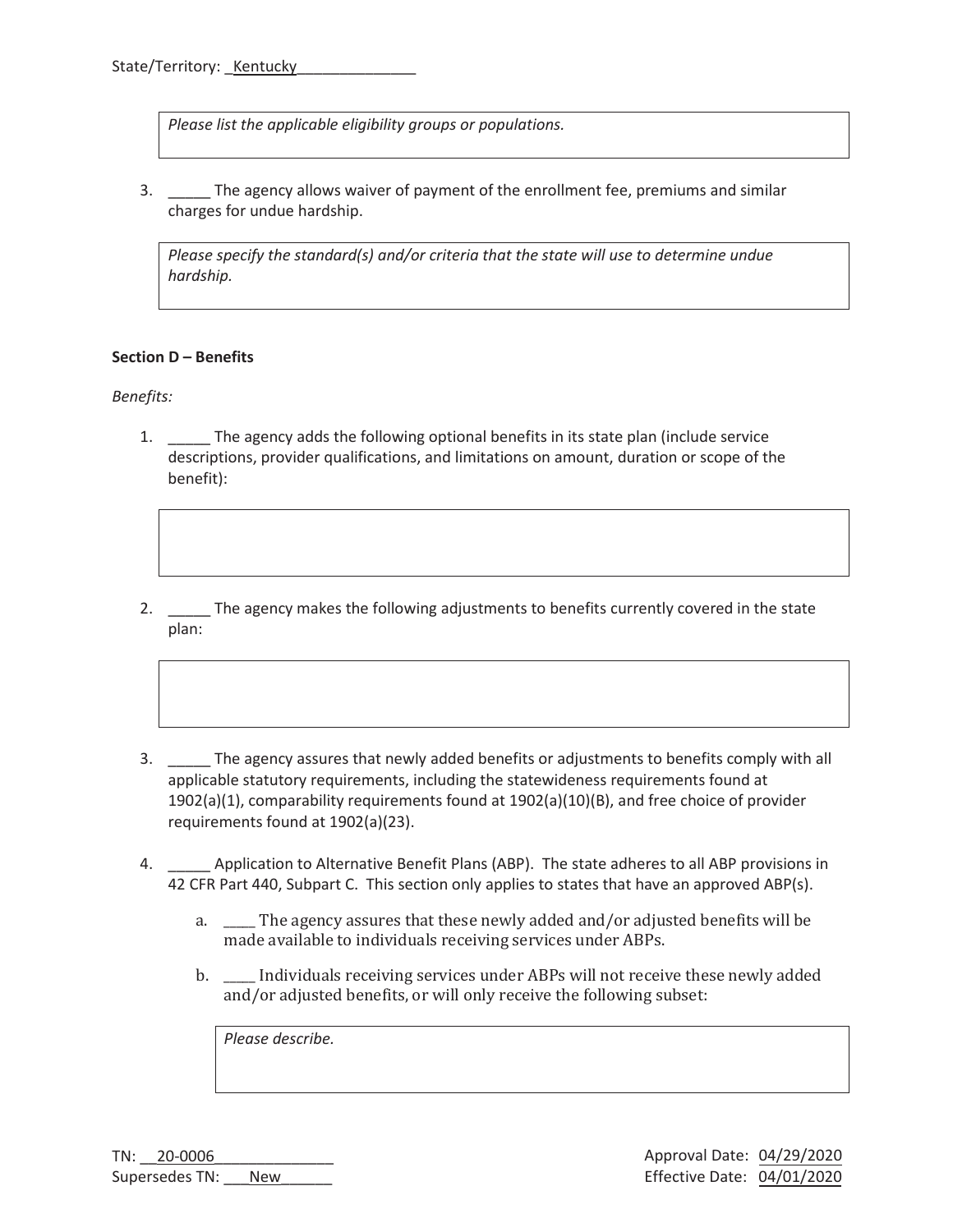State/Territory: Kentucky

*Telehealth:* 

5. \_\_\_\_\_ The agency utilizes telehealth in the following manner, which may be different than outlined in the state's approved state plan:

*Please describe.* 

*Drug Benefit:* 

6. \_\_\_\_\_ The agency makes the following adjustments to the day supply or quantity limit for covered outpatient drugs. The agency should only make this modification if its current state plan pages have limits on the amount of medication dispensed.

*Please describe the change in days or quantities that are allowed for the emergency period and for which drugs.* 

- 7. \_\_\_\_\_ Prior authorization for medications is expanded by automatic renewal without clinical review, or time/quantity extensions.
- 8. \_\_\_\_\_ The agency makes the following payment adjustment to the professional dispensing fee when additional costs are incurred by the providers for delivery. States will need to supply documentation to justify the additional fees.

*Please describe the manner in which professional dispensing fees are adjusted.* 

9. \_\_\_\_\_ The agency makes exceptions to their published Preferred Drug List if drug shortages occur. This would include options for covering a brand name drug product that is a multi-source drug if a generic drug option is not available.

#### **Section E – Payments**

*Optional benefits described in Section D:* 

- 1. \_\_\_\_\_ Newly added benefits described in Section D are paid using the following methodology:
	- a. \_\_\_\_\_ Published fee schedules –

Effective date (enter date of change): \_\_\_\_\_\_\_\_\_\_\_\_\_

Location (list published location):

TN: 20-0006 Supersedes TN: New Approval Date: 04/2ϵ/2020 Effective Date: 04/01/2020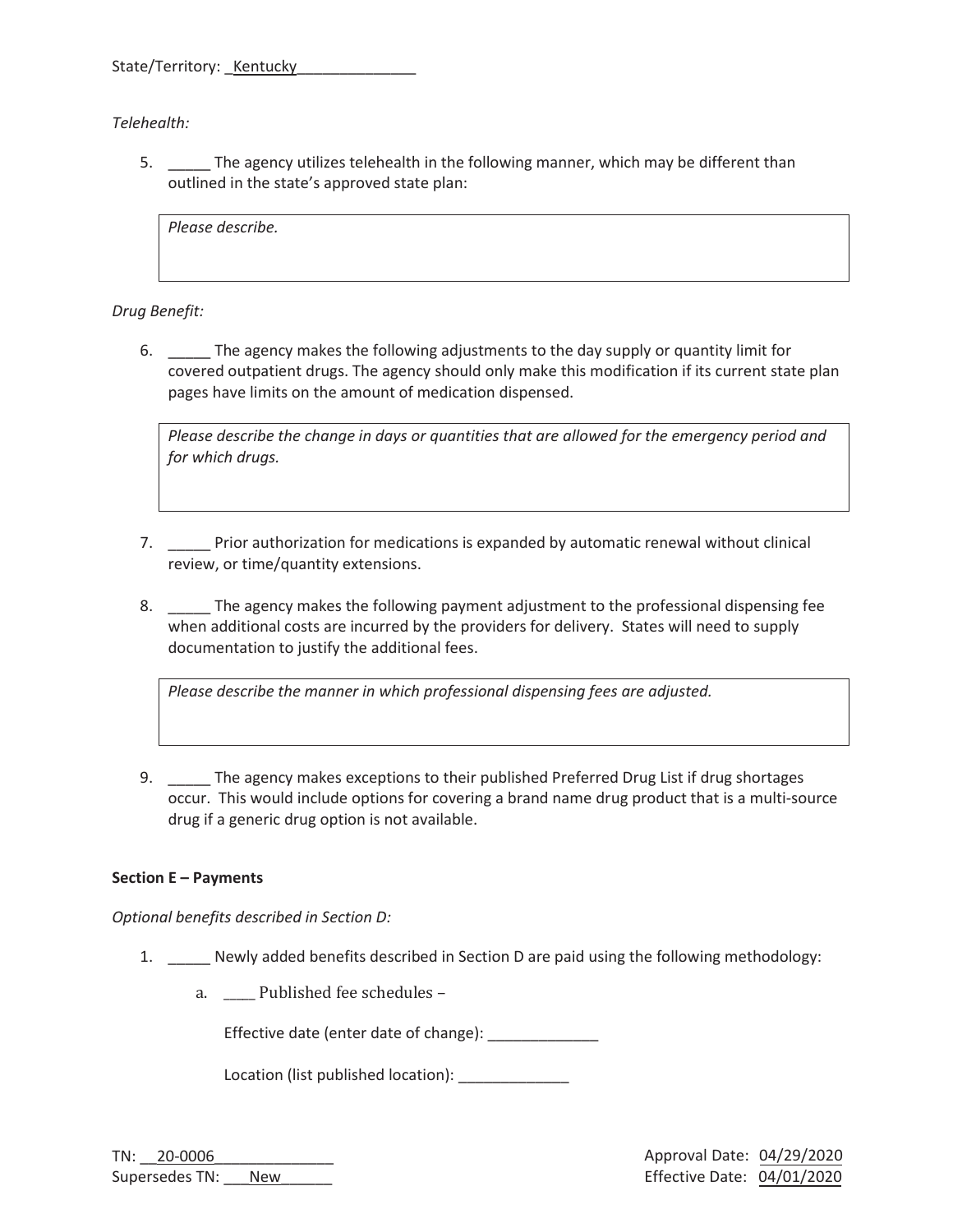b. Other:

*Describe methodology here.* 

*Increases to state plan payment methodologies:* 

2. \_\_x\_\_\_ The agency increases payment rates for the following services:

*Please list all that apply.*  A per diem add on rate for nursing facility providers for each resident with a COVID-19 diagnosis, meeting criteria for ICD code U07.1

a.  $x$  Payment increases are targeted based on the following criteria:

*Please describe criteria.*  Nursing facility resident has a positive COVID-19 lab result and / or otherwise meets the criteria for ICD diagnosis code U07.1.

- b. Payments are increased through:
	- i. A supplemental payment or add-on within applicable upper payment limits:

*Please describe.* 

ii. \_\_\_x\_ An increase to rates as described below.

Rates are increased:

\_\_\_\_\_ Uniformly by the following percentage: \_\_\_\_\_\_\_\_\_\_\_\_\_\_

Through a modification to published fee schedules  $-$ 

Effective date (enter date of change):

Location (list published location): \_\_\_\_\_\_\_\_\_\_\_\_\_

\_\_\_\_\_ Up to the Medicare payments for equivalent services.

\_\_\_\_x\_\_ By the following factors:

| TN: 20-0006    |            |  |
|----------------|------------|--|
| Supersedes TN: | <b>New</b> |  |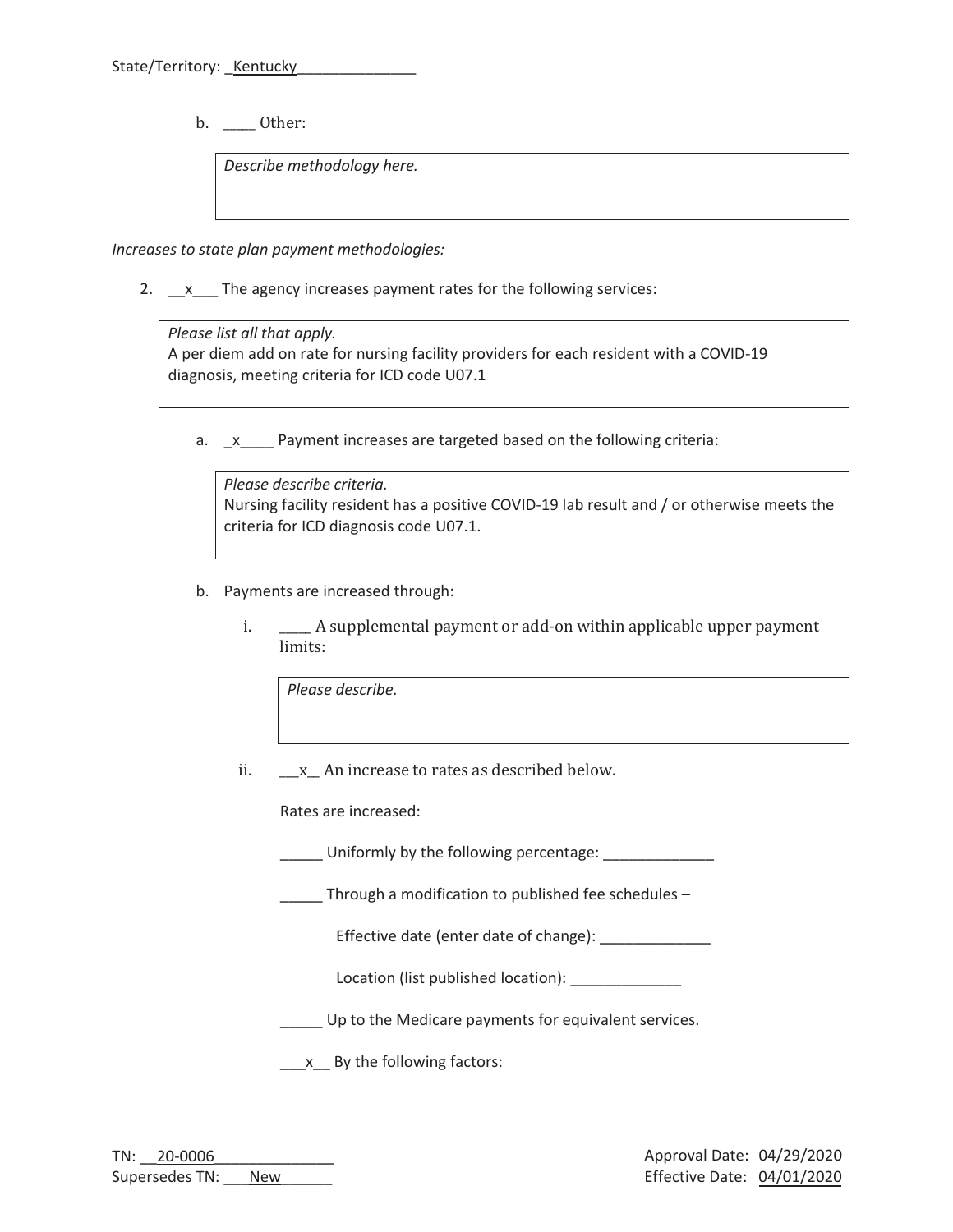Effective April 1, 2020, a separate per diem add on rate of \$270 for nursing facility claims for residents with positive COVID-19 diagnosis, based on appropriate billing of ICD code U07.1. Reimbursement will be within the Upper Payment Limit.

*Payment for services delivered via telehealth:* 

- 3. \_\_\_\_\_ For the duration of the emergency, the state authorizes payments for telehealth services that:
	- a. \_\_\_\_\_ Are not otherwise paid under the Medicaid state plan;
	- b. \_\_\_\_\_ Differ from payments for the same services when provided face to face;
	- c. \_\_\_\_\_ Differ from current state plan provisions governing reimbursement for telehealth;

*Describe telehealth payment variation.* 

- d. \_\_\_\_\_ Include payment for ancillary costs associated with the delivery of covered services via telehealth, (if applicable), as follows:
	- i. \_\_\_\_\_ Ancillary cost associated with the originating site for telehealth is incorporated into fee-for-service rates.
	- ii. \_\_\_\_\_\_ Ancillary cost associated with the originating site for telehealth is separately reimbursed as an administrative cost by the state when a Medicaid service is delivered.

#### *Other:*

4. \_\_\_\_\_ Other payment changes:

*Please describe.* 

#### **Section F – Post-Eligibility Treatment of Income**

- 1. \_\_\_\_\_ The state elects to modify the basic personal needs allowance for institutionalized individuals. The basic personal needs allowance is equal to one of the following amounts:
	- a. \_\_\_\_\_ The individual's total income
	- b.  $300$  percent of the SSI federal benefit rate
	- c. \_\_\_\_\_ Other reasonable amount: \_\_\_\_\_\_\_\_\_\_\_\_\_\_\_\_\_

TN: 20-0006 Supersedes TN: New